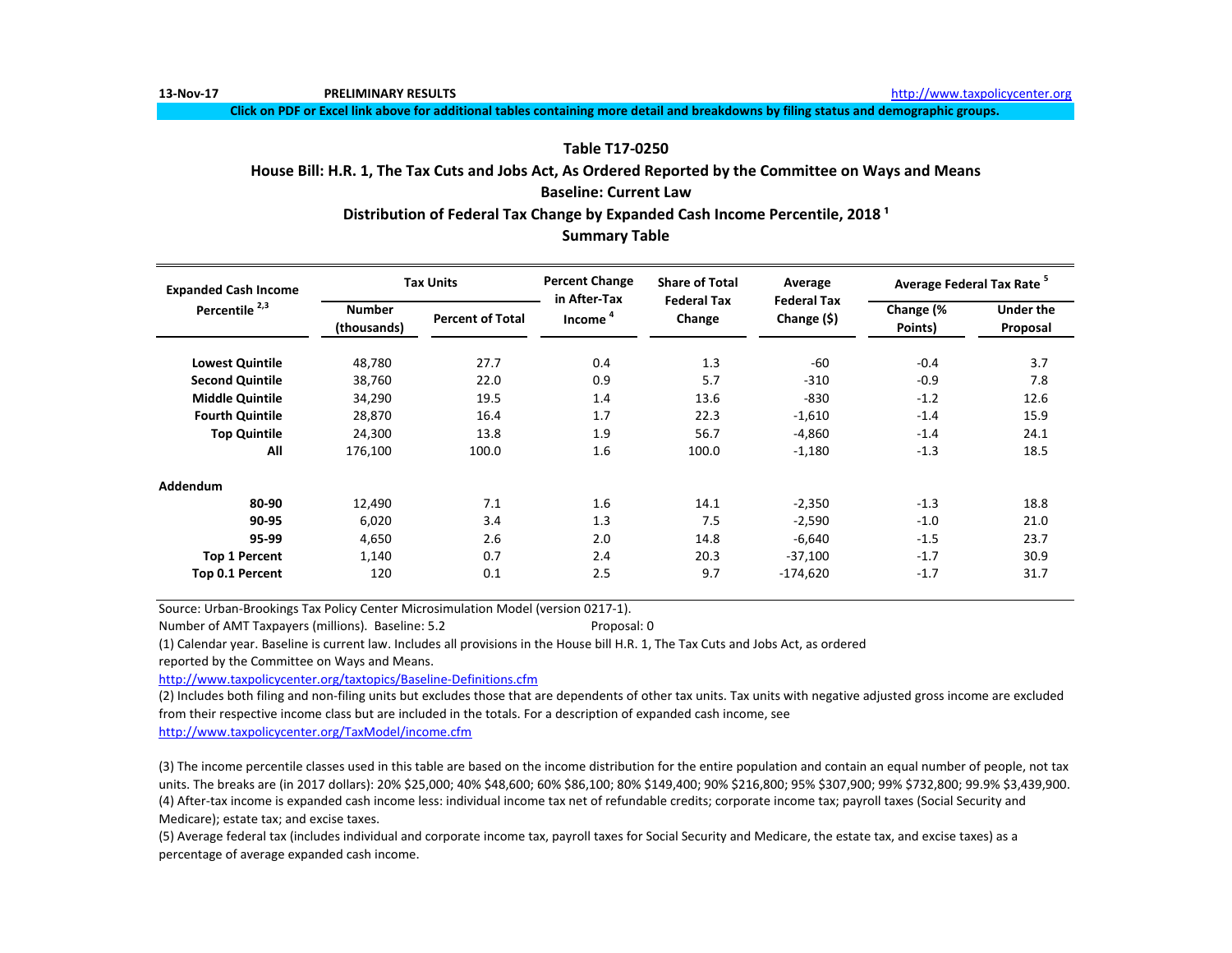### **House Bill: H.R. 1, The Tax Cuts and Jobs Act, As Ordered Reported by the Committee on Ways and Means Baseline: Current Law Table T17-0250** Distribution of Federal Tax Change by Expanded Cash Income Percentile, 2018<sup>1</sup> **Detail Table**

| <b>Expanded Cash Income</b> | Percent<br>Change in             | Share of<br><b>Total</b>     | <b>Average Federal Tax Change</b> |         | <b>Share of Federal Taxes</b> |                              | Average Federal Tax Rate <sup>5</sup> |                              |  |
|-----------------------------|----------------------------------|------------------------------|-----------------------------------|---------|-------------------------------|------------------------------|---------------------------------------|------------------------------|--|
| Percentile <sup>2,3</sup>   | After-Tax<br>Income <sup>4</sup> | <b>Federal Tax</b><br>Change | <b>Dollars</b>                    | Percent | Change (%<br>Points)          | <b>Under the</b><br>Proposal | Change (%<br>Points)                  | <b>Under the</b><br>Proposal |  |
| <b>Lowest Quintile</b>      | 0.4                              | 1.3                          | $-60$                             | $-9.5$  | 0.0                           | 0.9                          | $-0.4$                                | 3.7                          |  |
| <b>Second Quintile</b>      | 0.9                              | 5.7                          | $-310$                            | $-9.8$  | $-0.1$                        | 3.7                          | $-0.9$                                | 7.8                          |  |
| <b>Middle Quintile</b>      | 1.4                              | 13.6                         | $-830$                            | $-9.0$  | $-0.3$                        | 9.6                          | $-1.2$                                | 12.6                         |  |
| <b>Fourth Quintile</b>      | 1.7                              | 22.3                         | $-1.610$                          | $-8.0$  | $-0.3$                        | 17.8                         | $-1.4$                                | 15.9                         |  |
| <b>Top Quintile</b>         | 1.9                              | 56.7                         | $-4.860$                          | $-5.5$  | 0.7                           | 67.9                         | $-1.4$                                | 24.1                         |  |
| All                         | 1.6                              | 100.0                        | $-1,180$                          | $-6.5$  | 0.0                           | 100.0                        | $-1.3$                                | 18.5                         |  |
| Addendum                    |                                  |                              |                                   |         |                               |                              |                                       |                              |  |
| 80-90                       | 1.6                              | 14.1                         | $-2,350$                          | $-6.4$  | 0.0                           | 14.3                         | $-1.3$                                | 18.8                         |  |
| 90-95                       | 1.3                              | 7.5                          | $-2,590$                          | $-4.5$  | 0.2                           | 10.9                         | $-1.0$                                | 21.0                         |  |
| 95-99                       | 2.0                              | 14.8                         | $-6,640$                          | $-6.0$  | 0.1                           | 16.2                         | $-1.5$                                | 23.7                         |  |
| <b>Top 1 Percent</b>        | 2.4                              | 20.3                         | $-37,100$                         | $-5.1$  | 0.4                           | 26.5                         | $-1.7$                                | 30.9                         |  |
| Top 0.1 Percent             | 2.5                              | 9.7                          | $-174,620$                        | $-4.9$  | 0.2                           | 13.0                         | $-1.7$                                | 31.7                         |  |

#### **Baseline Distribution of Income and Federal Taxes**

by Expanded Cash Income Percentile, 2018<sup>1</sup>

| <b>Expanded Cash Income</b> |                              | <b>Tax Units</b>    |                   | <b>Pre-Tax Income</b>      |                   | <b>Federal Tax Burden</b> | After-Tax Income  | Average<br><b>Federal Tax</b> |                   |
|-----------------------------|------------------------------|---------------------|-------------------|----------------------------|-------------------|---------------------------|-------------------|-------------------------------|-------------------|
| Percentile <sup>2,3</sup>   | <b>Number</b><br>(thousands) | Percent of<br>Total | Average (dollars) | Percent of<br><b>Total</b> | Average (dollars) | <b>Percent of Total</b>   | Average (dollars) | Percent of<br>Total           | Rate <sup>5</sup> |
| <b>Lowest Quintile</b>      | 48,780                       | 27.7                | 14,600            | 4.4                        | 600               | 0.9                       | 14,000            | 5.3                           | 4.1               |
| <b>Second Quintile</b>      | 38,760                       | 22.0                | 36,370            | 8.7                        | 3,150             | 3.8                       | 33,220            | 9.9                           | 8.7               |
| <b>Middle Quintile</b>      | 34,290                       | 19.5                | 66,960            | 14.2                       | 9,250             | 9.9                       | 57.720            | 15.2                          | 13.8              |
| <b>Fourth Quintile</b>      | 28,870                       | 16.4                | 115,950           | 20.7                       | 20,070            | 18.1                      | 95.880            | 21.3                          | 17.3              |
| <b>Top Quintile</b>         | 24,300                       | 13.8                | 347,920           | 52.2                       | 88,600            | 67.2                      | 259,330           | 48.5                          | 25.5              |
| All                         | 176,100                      | 100.0               | 91,930            | 100.0                      | 18,210            | 100.0                     | 73,730            | 100.0                         | 19.8              |
| Addendum                    |                              |                     |                   |                            |                   |                           |                   |                               |                   |
| 80-90                       | 12,490                       | 7.1                 | 182,130           | 14.1                       | 36,650            | 14.3                      | 145,480           | 14.0                          | 20.1              |
| 90-95                       | 6,020                        | 3.4                 | 259,830           | 9.7                        | 57,020            | 10.7                      | 202,820           | 9.4                           | 21.9              |
| 95-99                       | 4,650                        | 2.6                 | 440.180           | 12.7                       | 111,040           | 16.1                      | 329,140           | 11.8                          | 25.2              |
| <b>Top 1 Percent</b>        | 1,140                        | 0.7                 | 2,250,600         | 15.9                       | 732,060           | 26.1                      | 1,518,530         | 13.4                          | 32.5              |
| Top 0.1 Percent             | 120                          | 0.1                 | 10,609,590        | 7.6                        | 3,541,010         | 12.8                      | 7,068,580         | 6.3                           | 33.4              |

Source: Urban-Brookings Tax Policy Center Microsimulation Model (version 0217-1).

Number of AMT Taxpayers (millions). Baseline: 5.2 Proposal: 0

(1) Calendar year. Baseline is current law. Includes all provisions in the House bill H.R. 1, The Tax Cuts and Jobs Act, as ordered

reported by the Committee on Ways and Means.

<http://www.taxpolicycenter.org/taxtopics/Baseline-Definitions.cfm>

(2) Includes both filing and non-filing units but excludes those that are dependents of other tax units. Tax units with negative adjusted gross income are excluded from their respective income class but are included in the totals. For a description of expanded cash income, see

[http://www.taxpolicycente](http://www.taxpolicycenter.org/TaxModel/income.cfm)r.org/TaxModel/income.cfm

(3) The income percentile classes used in this table are based on the income distribution for the entire population and contain an equal number of people, not tax units. The breaks are (in 2017 dollars): 20% \$25,000; 40% \$48,600; 60% \$86,100; 80% \$149,400; 90% \$216,800; 95% \$307,900; 99% \$732,800; 99.9% \$3,439,900.

(5) Average federal tax (includes individual and corporate income tax, payroll taxes for Social Security and Medicare, the estate tax, and excise taxes) as a percentage of average expanded cash income. (4) After-tax income is expanded cash income less: individual income tax net of refundable credits; corporate income tax; payroll taxes (Social Security and Medicare); estate tax; and excise taxes.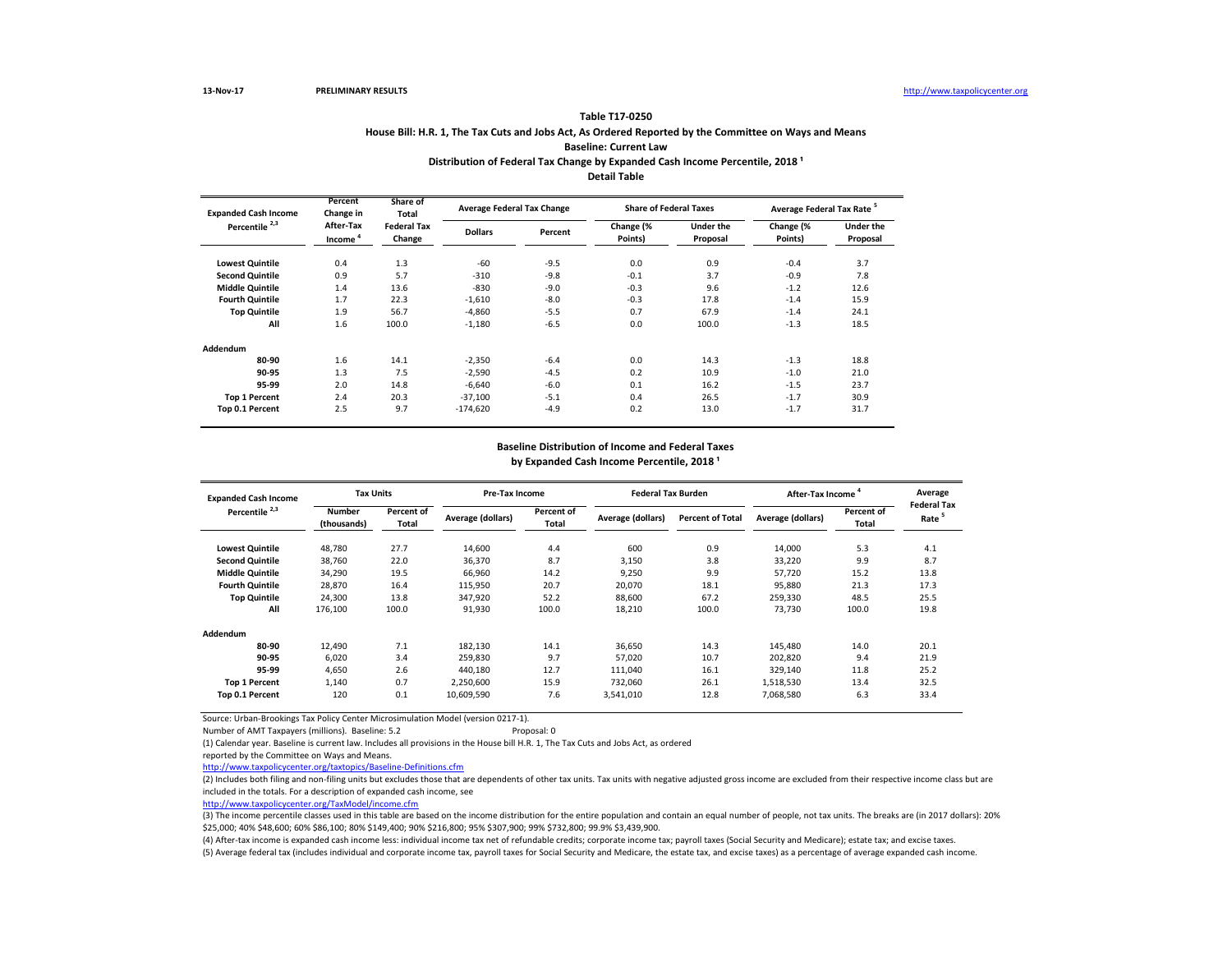### **House Bill: H.R. 1, The Tax Cuts and Jobs Act, As Ordered Reported by the Committee on Ways and Means Baseline: Current Law**

#### Distribution of Federal Tax Change by Expanded Cash Income Percentile Adjusted for Family Size, 2018<sup>1</sup> **Detail Table**

| <b>Expanded Cash Income</b> | Percent<br>Change in | Share of<br>Total            | <b>Average Federal Tax Change</b> |         |                      | <b>Share of Federal Taxes</b> | Average Federal Tax Rate <sup>5</sup> |                              |  |
|-----------------------------|----------------------|------------------------------|-----------------------------------|---------|----------------------|-------------------------------|---------------------------------------|------------------------------|--|
| Percentile <sup>2,3</sup>   | After-Tax<br>Income  | <b>Federal Tax</b><br>Change | <b>Dollars</b>                    | Percent | Change (%<br>Points) | <b>Under the</b><br>Proposal  | Change (%<br>Points)                  | <b>Under the</b><br>Proposal |  |
| <b>Lowest Quintile</b>      | 0.3                  | 0.7                          | $-40$                             | $-30.7$ | 0.0                  | 0.1                           | $-0.3$                                | 0.6                          |  |
| <b>Second Quintile</b>      | 0.7                  | 3.9                          | $-220$                            | $-9.4$  | $-0.1$               | 2.6                           | $-0.7$                                | 6.5                          |  |
| <b>Middle Quintile</b>      | 1.2                  | 10.3                         | $-610$                            | $-8.3$  | $-0.2$               | 7.9                           | $-1.0$                                | 11.6                         |  |
| <b>Fourth Quintile</b>      | 1.8                  | 24.2                         | $-1,550$                          | $-9.2$  | $-0.5$               | 16.7                          | $-1.5$                                | 15.2                         |  |
| <b>Top Quintile</b>         | 1.8                  | 60.7                         | $-4.060$                          | $-5.5$  | 0.8                  | 72.6                          | $-1.4$                                | 23.8                         |  |
| All                         | 1.6                  | 100.0                        | $-1,180$                          | $-6.5$  | 0.0                  | 100.0                         | $-1.3$                                | 18.5                         |  |
| Addendum                    |                      |                              |                                   |         |                      |                               |                                       |                              |  |
| 80-90                       | 1.7                  | 15.8                         | $-2,070$                          | $-6.7$  | 0.0                  | 15.3                          | $-1.3$                                | 18.6                         |  |
| 90-95                       | 1.2                  | 7.5                          | $-2,010$                          | $-4.1$  | 0.3                  | 12.2                          | $-0.9$                                | 21.1                         |  |
| 95-99                       | 1.9                  | 15.6                         | $-5,410$                          | $-5.8$  | 0.1                  | 17.6                          | $-1.4$                                | 23.3                         |  |
| <b>Top 1 Percent</b>        | 2.5                  | 21.8                         | $-32,680$                         | $-5.2$  | 0.4                  | 27.5                          | $-1.7$                                | 30.6                         |  |
| Top 0.1 Percent             | 2.5                  | 10.3                         | $-155,890$                        | $-5.0$  | 0.2                  | 13.6                          | $-1.7$                                | 31.7                         |  |

#### **Baseline Distribution of Income and Federal Taxes**

by Expanded Cash Income Percentile Adjusted for Family Size, 2018<sup>1</sup>

| <b>Expanded Cash Income</b> |                              | <b>Tax Units</b>    |                   | <b>Pre-Tax Income</b> |                   | <b>Federal Tax Burden</b> |                   | <b>After-Tax Income</b> | Average                                 |
|-----------------------------|------------------------------|---------------------|-------------------|-----------------------|-------------------|---------------------------|-------------------|-------------------------|-----------------------------------------|
| Percentile <sup>2,3</sup>   | <b>Number</b><br>(thousands) | Percent of<br>Total | Average (dollars) | Percent of<br>Total   | Average (dollars) | <b>Percent of Total</b>   | Average (dollars) | Percent of<br>Total     | <b>Federal Tax</b><br>Rate <sup>5</sup> |
| <b>Lowest Quintile</b>      | 39,180                       | 22.3                | 13,630            | 3.3                   | 110               | 0.1                       | 13,520            | 4.1                     | 0.8                                     |
| <b>Second Quintile</b>      | 37,020                       | 21.0                | 32,000            | 7.3                   | 2,310             | 2.7                       | 29,690            | 8.5                     | 7.2                                     |
| <b>Middle Quintile</b>      | 35,060                       | 19.9                | 58,430            | 12.7                  | 7.360             | 8.0                       | 51,080            | 13.8                    | 12.6                                    |
| <b>Fourth Quintile</b>      | 32,600                       | 18.5                | 100,930           | 20.3                  | 16,880            | 17.2                      | 84,050            | 21.1                    | 16.7                                    |
| <b>Top Quintile</b>         | 31,130                       | 17.7                | 294.310           | 56.6                  | 73.970            | 71.8                      | 220,340           | 52.8                    | 25.1                                    |
| All                         | 176,100                      | 100.0               | 91,930            | 100.0                 | 18,210            | 100.0                     | 73,730            | 100.0                   | 19.8                                    |
| Addendum                    |                              |                     |                   |                       |                   |                           |                   |                         |                                         |
| 80-90                       | 15,920                       | 9.0                 | 155.450           | 15.3                  | 30,960            | 15.4                      | 124,490           | 15.3                    | 19.9                                    |
| 90-95                       | 7.840                        | 4.5                 | 221,670           | 10.7                  | 48.740            | 11.9                      | 172,920           | 10.4                    | 22.0                                    |
| 95-99                       | 5,990                        | 3.4                 | 376,890           | 13.9                  | 93,360            | 17.4                      | 283,530           | 13.1                    | 24.8                                    |
| <b>Top 1 Percent</b>        | 1,390                        | 0.8                 | 1,940,660         | 16.6                  | 626,030           | 27.1                      | 1,314,620         | 14.1                    | 32.3                                    |
| Top 0.1 Percent             | 140                          | 0.1                 | 9,276,300         | 7.9                   | 3,098,910         | 13.4                      | 6,177,400         | 6.6                     | 33.4                                    |

Source: Urban-Brookings Tax Policy Center Microsimulation Model (version 0217-1). Number of AMT Taxpayers (millions). Baseline: 5.2

(1) Calendar year. Baseline is current law. Includes all provisions in the House bill H.R. 1, The Tax Cuts and Jobs Act, as ordered

reported by the Committee on Ways and Means.

<http://www.taxpolicycenter.org/taxtopics/Baseline-Definitions.cfm>

(2) Includes both filing and non-filing units but excludes those that are dependents of other tax units. Tax units with negative adjusted gross income are excluded from their respective income class but are included in the totals. For a description of expanded cash income, see

[http://www.taxpolicycente](http://www.taxpolicycenter.org/TaxModel/income.cfm)r.org/TaxModel/income.cfm

(3) The income percentile classes used in this table are based on the income distribution for the entire population and contain an equal number of people, not tax units. The incomes used are adjusted for family size by dividing by the square root of the number of people in the tax unit. The resulting percentile breaks are (in 2017 dollars): 20% \$17,500; 40% \$32,200; 60% \$55,400; 80% \$91,100; 90% \$130,800; 95% \$183,600; 99% \$422,500; 99.9% \$1,969,200.

(4) After-tax income is expanded cash income less: individual income tax net of refundable credits; corporate income tax; payroll taxes (Social Security and Medicare); estate tax; and excise taxes.

(5) Average federal tax (includes individual and corporate income tax, payroll taxes for Social Security and Medicare, the estate tax, and excise taxes) as a percentage of average expanded cash income.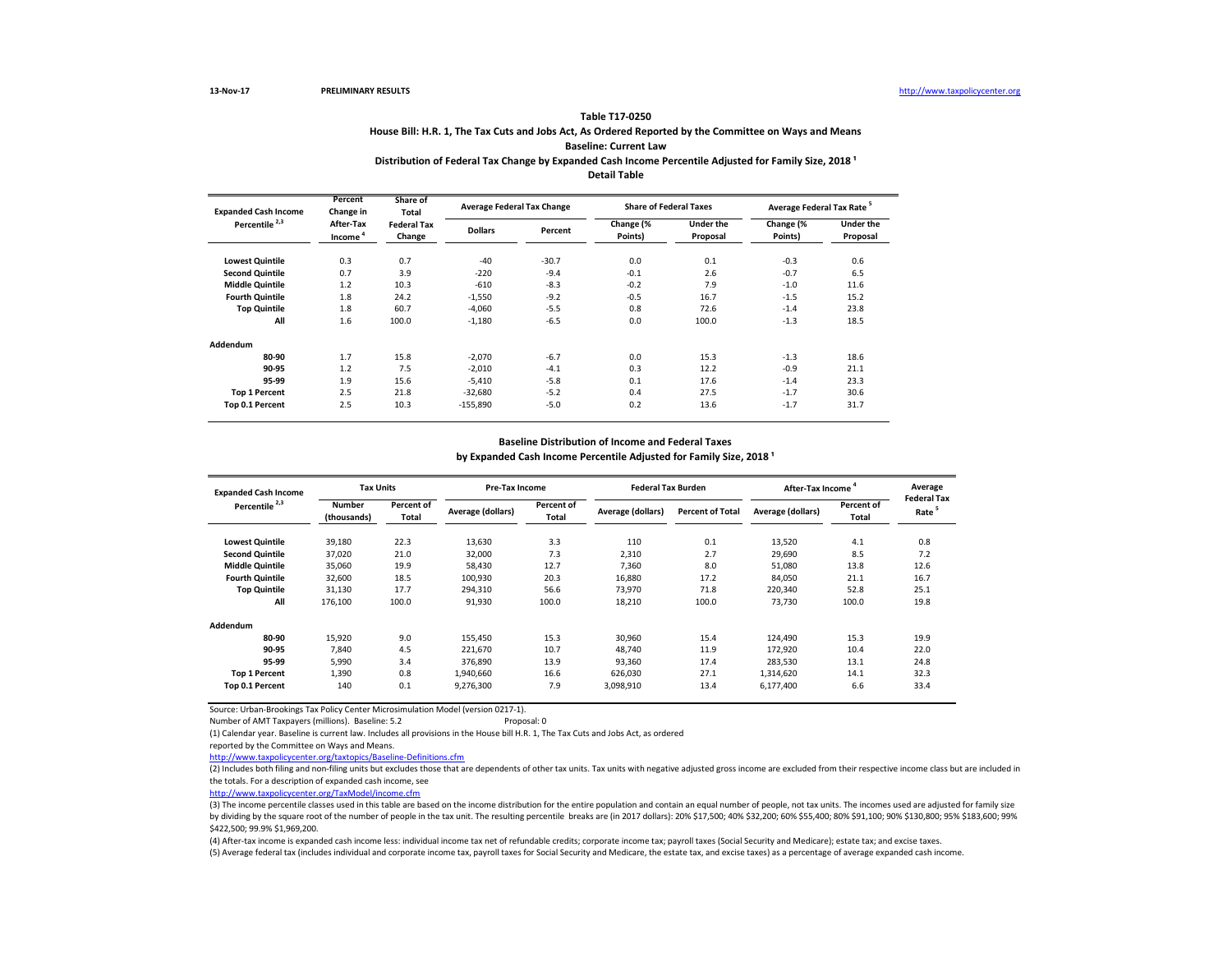# **House Bill: H.R. 1, The Tax Cuts and Jobs Act, As Ordered Reported by the Committee on Ways and Means**

**Baseline: Current Law**

### Distribution of Federal Tax Change by Expanded Cash Income Percentile Adjusted for Family Size, 2018<sup>1</sup> **Detail Table - Single Tax Units**

| <b>Expanded Cash Income</b> | Percent<br>Change in             | Share of<br>Total            | <b>Average Federal Tax Change</b> |         |                      | <b>Share of Federal Taxes</b> | Average Federal Tax Rate <sup>5</sup> |                              |  |
|-----------------------------|----------------------------------|------------------------------|-----------------------------------|---------|----------------------|-------------------------------|---------------------------------------|------------------------------|--|
| Percentile <sup>2,3</sup>   | After-Tax<br>Income <sup>4</sup> | <b>Federal Tax</b><br>Change | <b>Dollars</b>                    | Percent | Change (%<br>Points) | <b>Under the</b><br>Proposal  | Change (%<br>Points)                  | <b>Under the</b><br>Proposal |  |
| <b>Lowest Quintile</b>      | 0.4                              | 2.1                          | $-40$                             | $-6.0$  | 0.0                  | 2.2                           | $-0.4$                                | 5.6                          |  |
| <b>Second Quintile</b>      | 0.7                              | 7.5                          | $-170$                            | $-8.0$  | $-0.1$               | 6.0                           | $-0.7$                                | 7.6                          |  |
| <b>Middle Quintile</b>      | 1.3                              | 17.7                         | $-490$                            | $-8.3$  | $-0.3$               | 13.6                          | $-1.1$                                | 12.4                         |  |
| <b>Fourth Quintile</b>      | 2.0                              | 31.1                         | $-1,220$                          | $-9.3$  | $-0.7$               | 21.0                          | $-1.7$                                | 16.3                         |  |
| <b>Top Quintile</b>         | 1.6                              | 41.2                         | $-2.170$                          | $-4.8$  | 1.0                  | 56.9                          | $-1.2$                                | 23.7                         |  |
| All                         | 1.4                              | 100.0                        | $-560$                            | $-6.5$  | 0.0                  | 100.0                         | $-1.2$                                | 16.7                         |  |
| Addendum                    |                                  |                              |                                   |         |                      |                               |                                       |                              |  |
| 80-90                       | 1.2                              | 11.0                         | $-1.020$                          | $-4.4$  | 0.4                  | 16.6                          | $-0.9$                                | 20.0                         |  |
| 90-95                       | 0.6                              | 3.6                          | $-770$                            | $-2.2$  | 0.5                  | 11.3                          | $-0.5$                                | 22.0                         |  |
| 95-99                       | 2.0                              | 11.7                         | $-3,880$                          | $-6.1$  | 0.1                  | 12.6                          | $-1.5$                                | 23.2                         |  |
| <b>Top 1 Percent</b>        | 3.1                              | 14.9                         | $-26.190$                         | $-6.0$  | 0.1                  | 16.4                          | $-2.0$                                | 31.9                         |  |
| Top 0.1 Percent             | 3.5                              | 7.6                          | $-130,070$                        | $-6.2$  | 0.0                  | 8.1                           | $-2.2$                                | 33.5                         |  |

#### **Baseline Distribution of Income and Federal Taxes**

by Expanded Cash Income Percentile Adjusted for Family Size, 2018<sup>1</sup>

| <b>Expanded Cash Income</b> |                              | <b>Tax Units</b>    |                   | <b>Pre-Tax Income</b>      |                   | <b>Federal Tax Burden</b> | After-Tax Income  |                     | Average                                 |
|-----------------------------|------------------------------|---------------------|-------------------|----------------------------|-------------------|---------------------------|-------------------|---------------------|-----------------------------------------|
| Percentile <sup>2,3</sup>   | <b>Number</b><br>(thousands) | Percent of<br>Total | Average (dollars) | Percent of<br><b>Total</b> | Average (dollars) | <b>Percent of Total</b>   | Average (dollars) | Percent of<br>Total | <b>Federal Tax</b><br>Rate <sup>5</sup> |
| <b>Lowest Quintile</b>      | 26,620                       | 29.6                | 10,700            | 6.6                        | 640               | 2.2                       | 10,060            | 7.6                 | 6.0                                     |
| <b>Second Quintile</b>      | 22,430                       | 24.9                | 25,270            | 13.1                       | 2,100             | 6.1                       | 23,170            | 14.7                | 8.3                                     |
| <b>Middle Quintile</b>      | 17,990                       | 20.0                | 44,230            | 18.4                       | 5,960             | 13.9                      | 38,270            | 19.4                | 13.5                                    |
| <b>Fourth Quintile</b>      | 12,850                       | 14.3                | 72,790            | 21.7                       | 13,040            | 21.7                      | 59.740            | 21.7                | 17.9                                    |
| <b>Top Quintile</b>         | 9,550                        | 10.6                | 181,610           | 40.1                       | 45,270            | 55.9                      | 136,340           | 36.7                | 24.9                                    |
| All                         | 90,040                       | 100.0               | 47,960            | 100.0                      | 8,580             | 100.0                     | 39,380            | 100.0               | 17.9                                    |
| Addendum                    |                              |                     |                   |                            |                   |                           |                   |                     |                                         |
| 80-90                       | 5,380                        | 6.0                 | 111,500           | 13.9                       | 23,350            | 16.3                      | 88,150            | 13.4                | 20.9                                    |
| 90-95                       | 2,360                        | 2.6                 | 157,050           | 8.6                        | 35,390            | 10.8                      | 121,660           | 8.1                 | 22.5                                    |
| 95-99                       | 1,520                        | 1.7                 | 258,310           | 9.1                        | 63,920            | 12.5                      | 194,390           | 8.3                 | 24.8                                    |
| <b>Top 1 Percent</b>        | 290                          | 0.3                 | 1,292,820         | 8.6                        | 439.100           | 16.3                      | 853,730           | 6.9                 | 34.0                                    |
| Top 0.1 Percent             | 30                           | 0.0                 | 5,871,560         | 4.0                        | 2,097,810         | 8.0                       | 3,773,750         | 3.1                 | 35.7                                    |

Source: Urban-Brookings Tax Policy Center Microsimulation Model (version 0217-1).

(1) Calendar year. Baseline is current law. Includes all provisions in the House bill H.R. 1, The Tax Cuts and Jobs Act, as ordered

reported by the Committee on Ways and Means.

<http://www.taxpolicycenter.org/taxtopics/Baseline-Definitions.cfm>

(2) Includes both filing and non-filing units but excludes those that are dependents of other tax units. Tax units with negative adjusted gross income are excluded from their respective income class but are included in the totals. For a description of expanded cash income, see

[http://www.taxpolicycente](http://www.taxpolicycenter.org/TaxModel/income.cfm)r.org/TaxModel/income.cfm

(3) The income percentile classes used in this table are based on the income distribution for the entire population and contain an equal number of people, not tax units. The incomes used are adjusted for family size by dividing by the square root of the number of people in the tax unit. The resulting percentile breaks are (in 2017 dollars): 20% \$17,500; 40% \$32,200; 60% \$55,400; 80% \$91,100; 90% \$130,800; 91% \$183,600; 99% \$422,500; 99.9% \$1,969,200.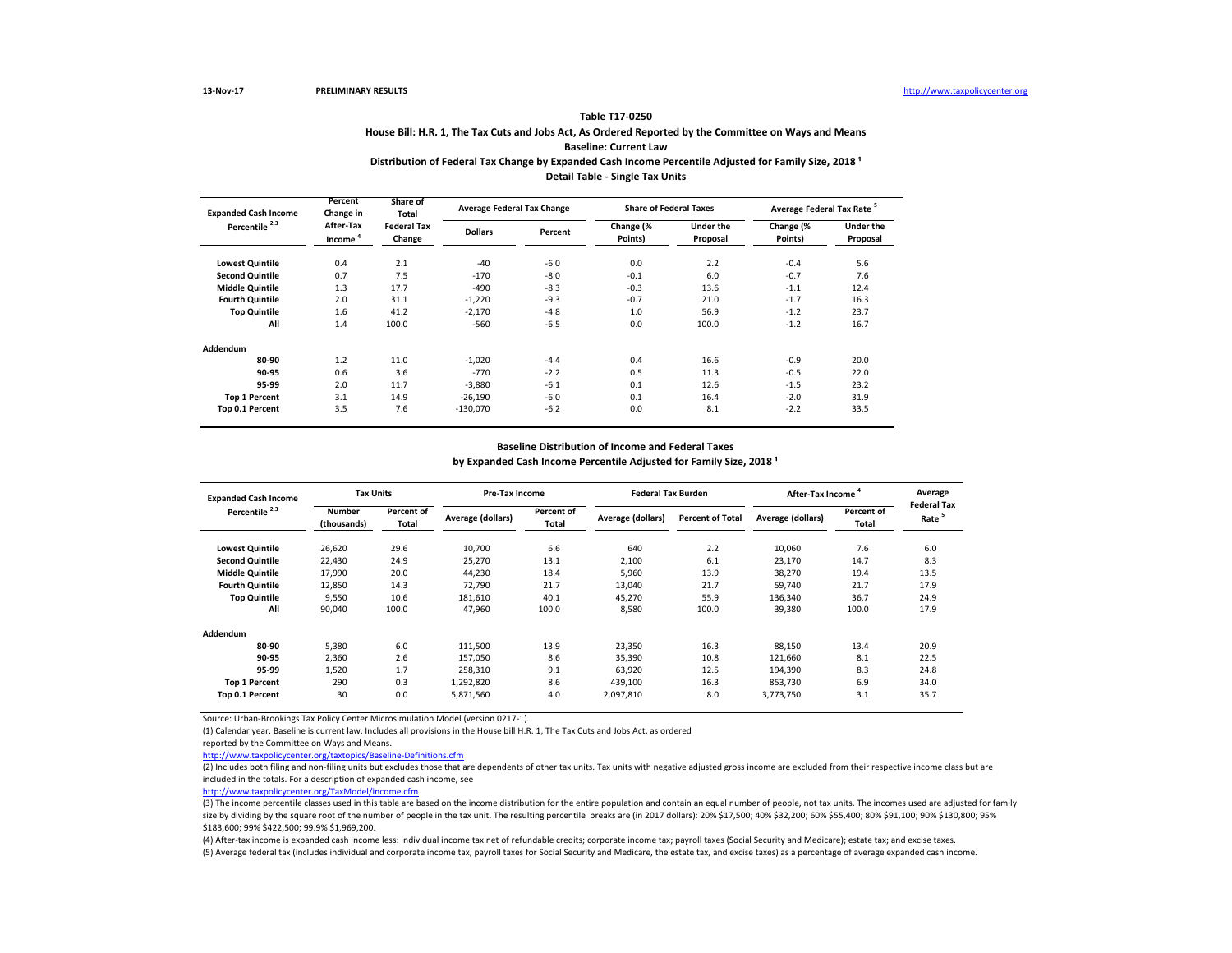# **House Bill: H.R. 1, The Tax Cuts and Jobs Act, As Ordered Reported by the Committee on Ways and Means**

**Baseline: Current Law**

#### Distribution of Federal Tax Change by Expanded Cash Income Percentile Adjusted for Family Size, 2018<sup>1</sup> **Detail Table - Married Tax Units Filing Jointly**

|  | Detail Table - Married Tax Units Films Jointly |  |  |
|--|------------------------------------------------|--|--|
|  |                                                |  |  |

| <b>Expanded Cash Income</b> | Percent<br>Change in             | Share of<br>Total            | <b>Average Federal Tax Change</b> |         | <b>Share of Federal Taxes</b> |                              | Average Federal Tax Rate <sup>5</sup> |                              |  |
|-----------------------------|----------------------------------|------------------------------|-----------------------------------|---------|-------------------------------|------------------------------|---------------------------------------|------------------------------|--|
| Percentile <sup>2,3</sup>   | After-Tax<br>Income <sup>4</sup> | <b>Federal Tax</b><br>Change | <b>Dollars</b>                    | Percent | Change (%<br>Points)          | <b>Under the</b><br>Proposal | Change (%<br>Points)                  | <b>Under the</b><br>Proposal |  |
| <b>Lowest Quintile</b>      | 0.1                              | 0.1                          | $-20$                             | 12.4    | 0.0                           | $-0.1$                       | $-0.1$                                | $-0.9$                       |  |
| <b>Second Quintile</b>      | 0.6                              | 1.2                          | $-240$                            | $-7.6$  | 0.0                           | 1.0                          | $-0.5$                                | 6.3                          |  |
| <b>Middle Quintile</b>      | 1.1                              | 6.0                          | $-720$                            | $-7.9$  | $-0.1$                        | 4.7                          | $-0.9$                                | 10.8                         |  |
| <b>Fourth Quintile</b>      | 1.7                              | 21.0                         | $-1,760$                          | $-8.9$  | $-0.4$                        | 14.3                         | $-1.4$                                | 14.6                         |  |
| <b>Top Quintile</b>         | 1.9                              | 71.4                         | $-4,920$                          | $-5.6$  | 0.5                           | 80.0                         | $-1.4$                                | 23.7                         |  |
| All                         | 1.7                              | 100.0                        | $-2,280$                          | $-6.2$  | 0.0                           | 100.0                        | $-1.3$                                | 20.1                         |  |
| Addendum                    |                                  |                              |                                   |         |                               |                              |                                       |                              |  |
| 80-90                       | 1.8                              | 18.6                         | $-2.670$                          | $-7.6$  | $-0.2$                        | 15.1                         | $-1.5$                                | 18.0                         |  |
| 90-95                       | 1.3                              | 9.5                          | $-2,590$                          | $-4.7$  | 0.2                           | 12.9                         | $-1.0$                                | 20.8                         |  |
| 95-99                       | 1.9                              | 18.6                         | $-6.000$                          | $-5.7$  | 0.1                           | 20.3                         | $-1.4$                                | 23.3                         |  |
| <b>Top 1 Percent</b>        | 2.3                              | 24.6                         | $-32,380$                         | $-4.9$  | 0.4                           | 31.6                         | $-1.6$                                | 30.4                         |  |
| Top 0.1 Percent             | 2.2                              | 10.3                         | $-143,640$                        | $-4.4$  | 0.3                           | 15.0                         | $-1.5$                                | 31.7                         |  |

#### **Baseline Distribution of Income and Federal Taxes**

by Expanded Cash Income Percentile Adjusted for Family Size, 2018<sup>1</sup>

| <b>Expanded Cash Income</b> |                              | <b>Tax Units</b>    |                   | <b>Pre-Tax Income</b> |                   | <b>Federal Tax Burden</b> | After-Tax Income  |                            | Average                                 |
|-----------------------------|------------------------------|---------------------|-------------------|-----------------------|-------------------|---------------------------|-------------------|----------------------------|-----------------------------------------|
| Percentile <sup>2,3</sup>   | <b>Number</b><br>(thousands) | Percent of<br>Total | Average (dollars) | Percent of<br>Total   | Average (dollars) | <b>Percent of Total</b>   | Average (dollars) | Percent of<br><b>Total</b> | <b>Federal Tax</b><br>Rate <sup>5</sup> |
| <b>Lowest Quintile</b>      | 4,940                        | 8.3                 | 20,510            | 1.0                   | $-170$            | 0.0                       | 20.680            | 1.3                        | $-0.8$                                  |
| <b>Second Quintile</b>      | 6,900                        | 11.6                | 45,500            | 3.1                   | 3,100             | 1.0                       | 42.400            | 3.7                        | 6.8                                     |
| <b>Middle Quintile</b>      | 11,360                       | 19.0                | 77.740            | 8.7                   | 9,120             | 4.7                       | 68.620            | 9.7                        | 11.7                                    |
| <b>Fourth Quintile</b>      | 16,300                       | 27.3                | 123,430           | 19.7                  | 19,780            | 14.8                      | 103,650           | 21.1                       | 16.0                                    |
| <b>Top Quintile</b>         | 19,780                       | 33.2                | 349,730           | 67.8                  | 87,820            | 79.4                      | 261,910           | 64.7                       | 25.1                                    |
| All                         | 59,680                       | 100.0               | 170,910           | 100.0                 | 36,650            | 100.0                     | 134,270           | 100.0                      | 21.4                                    |
| Addendum                    |                              |                     |                   |                       |                   |                           |                   |                            |                                         |
| 80-90                       | 9,500                        | 15.9                | 181,610           | 16.9                  | 35,290            | 15.3                      | 146,320           | 17.3                       | 19.4                                    |
| 90-95                       | 5,020                        | 8.4                 | 254,180           | 12.5                  | 55,420            | 12.7                      | 198,760           | 12.5                       | 21.8                                    |
| 95-99                       | 4,230                        | 7.1                 | 422,820           | 17.5                  | 104,580           | 20.2                      | 318.240           | 16.8                       | 24.7                                    |
| <b>Top 1 Percent</b>        | 1.040                        | 1.7                 | 2,054,280         | 20.9                  | 657.530           | 31.2                      | 1,396,750         | 18.1                       | 32.0                                    |
| Top 0.1 Percent             | 100                          | 0.2                 | 9,902,920         | 9.5                   | 3,284,350         | 14.7                      | 6,618,570         | 8.1                        | 33.2                                    |

Source: Urban-Brookings Tax Policy Center Microsimulation Model (version 0217-1).

(1) Calendar year. Baseline is current law. Includes all provisions in the House bill H.R. 1, The Tax Cuts and Jobs Act, as ordered

reported by the Committee on Ways and Means.

<http://www.taxpolicycenter.org/taxtopics/Baseline-Definitions.cfm>

(2) Includes both filing and non-filing units but excludes those that are dependents of other tax units. Tax units with negative adjusted gross income are excluded from their respective income class but are included in the totals. For a description of expanded cash income, see

[http://www.taxpolicycente](http://www.taxpolicycenter.org/TaxModel/income.cfm)r.org/TaxModel/income.cfm

(3) The income percentile classes used in this table are based on the income distribution for the entire population and contain an equal number of people, not tax units. The incomes used are adjusted for family size by dividing by the square root of the number of people in the tax unit. The resulting percentile breaks are (in 2017 dollars): 20% \$17,500; 40% \$32,200; 60% \$55,400; 80% \$91,100; 90% \$130,800; 91% \$183,600; 99% \$422,500; 99.9% \$1,969,200.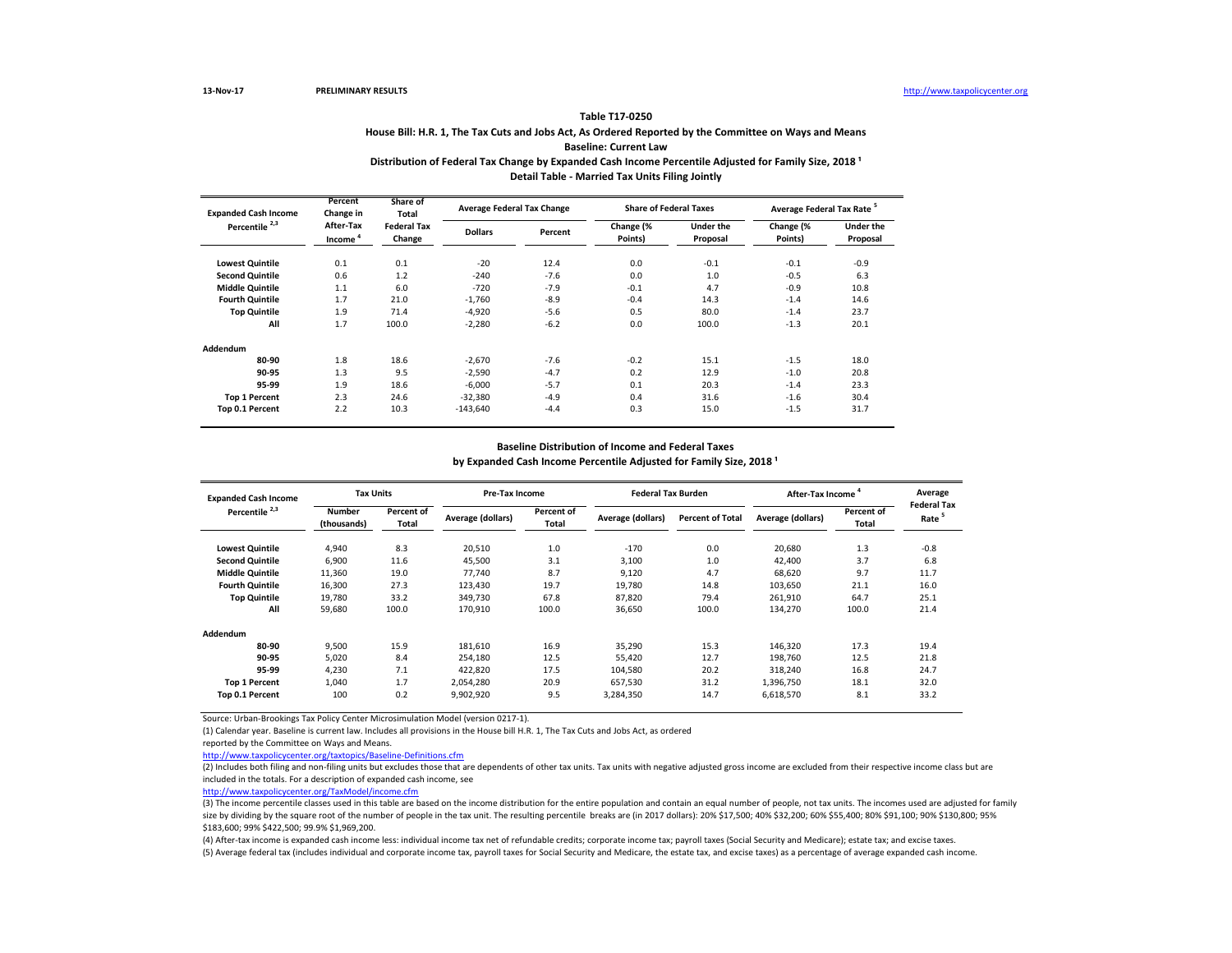# **House Bill: H.R. 1, The Tax Cuts and Jobs Act, As Ordered Reported by the Committee on Ways and Means**

### **Baseline: Current Law**

### Distribution of Federal Tax Change by Expanded Cash Income Percentile Adjusted for Family Size, 2018<sup>1</sup> **Detail Table - Head of Household Tax Units**

| <b>Expanded Cash Income</b> | Percent<br>Change in             | Share of<br>Total            | <b>Average Federal Tax Change</b> |         | <b>Share of Federal Taxes</b> |                              | Average Federal Tax Rate <sup>5</sup> |                       |  |
|-----------------------------|----------------------------------|------------------------------|-----------------------------------|---------|-------------------------------|------------------------------|---------------------------------------|-----------------------|--|
| Percentile <sup>2,3</sup>   | After-Tax<br>Income <sup>4</sup> | <b>Federal Tax</b><br>Change | <b>Dollars</b>                    | Percent | Change (%<br>Points)          | <b>Under the</b><br>Proposal | Change (%<br>Points)                  | Under the<br>Proposal |  |
| <b>Lowest Quintile</b>      | 0.1                              | 1.2                          | $-30$                             | 1.7     | $-0.9$                        | $-8.1$                       | $-0.1$                                | $-8.8$                |  |
| <b>Second Quintile</b>      | 0.9                              | 14.8                         | $-350$                            | $-17.2$ | $-0.7$                        | 7.8                          | $-0.9$                                | 4.2                   |  |
| <b>Middle Quintile</b>      | 1.3                              | 22.5                         | $-780$                            | $-9.5$  | 0.1                           | 23.5                         | $-1.2$                                | 11.1                  |  |
| <b>Fourth Quintile</b>      | 2.2                              | 31.2                         | $-1,930$                          | $-10.8$ | $-0.3$                        | 28.2                         | $-1.9$                                | 15.3                  |  |
| <b>Top Quintile</b>         | 2.1                              | 30.2                         | $-4.080$                          | $-6.4$  | 1.8                           | 48.5                         | $-1.6$                                | 23.5                  |  |
| All                         | 1.4                              | 100.0                        | $-730$                            | $-9.8$  | 0.0                           | 100.0                        | $-1.2$                                | 11.4                  |  |
| Addendum                    |                                  |                              |                                   |         |                               |                              |                                       |                       |  |
| 80-90                       | 2.0                              | 10.7                         | $-2,380$                          | $-7.4$  | 0.4                           | 14.7                         | $-1.5$                                | 19.5                  |  |
| 90-95                       | 1.5                              | 4.7                          | $-2,420$                          | $-5.1$  | 0.5                           | 9.5                          | $-1.1$                                | 21.2                  |  |
| 95-99                       | 2.0                              | 4.2                          | $-5,210$                          | $-5.7$  | 0.3                           | 7.6                          | $-1.5$                                | 24.2                  |  |
| <b>Top 1 Percent</b>        | 3.1                              | 10.6                         | $-61,630$                         | $-6.4$  | 0.6                           | 16.8                         | $-2.1$                                | 30.6                  |  |
| Top 0.1 Percent             | 4.2                              | 9.4                          | $-475,680$                        | $-8.4$  | 0.2                           | 11.2                         | $-2.8$                                | 30.8                  |  |

#### **Baseline Distribution of Income and Federal Taxes**

by Expanded Cash Income Percentile Adjusted for Family Size, 2018<sup>1</sup>

| <b>Expanded Cash Income</b> | <b>Tax Units</b>             |                     | <b>Pre-Tax Income</b> |                     | <b>Federal Tax Burden</b> |                         | After-Tax Income  |                     | Average                                 |
|-----------------------------|------------------------------|---------------------|-----------------------|---------------------|---------------------------|-------------------------|-------------------|---------------------|-----------------------------------------|
| Percentile <sup>2,3</sup>   | <b>Number</b><br>(thousands) | Percent of<br>Total | Average (dollars)     | Percent of<br>Total | Average (dollars)         | <b>Percent of Total</b> | Average (dollars) | Percent of<br>Total | <b>Federal Tax</b><br>Rate <sup>5</sup> |
| <b>Lowest Quintile</b>      | 7,240                        | 31.1                | 19,740                | 10.5                | $-1,710$                  | $-7.2$                  | 21,450            | 13.0                | $-8.6$                                  |
| <b>Second Quintile</b>      | 7,100                        | 30.5                | 40,380                | 21.0                | 2,050                     | 8.5                     | 38,330            | 22.8                | 5.1                                     |
| <b>Middle Quintile</b>      | 4,900                        | 21.1                | 67,110                | 24.1                | 8,230                     | 23.4                    | 58,880            | 24.2                | 12.3                                    |
| <b>Fourth Quintile</b>      | 2.730                        | 11.8                | 104,730               | 21.0                | 17,980                    | 28.5                    | 86,750            | 19.9                | 17.2                                    |
| <b>Top Quintile</b>         | 1,250                        | 5.4                 | 255,750               | 23.5                | 64,230                    | 46.7                    | 191,520           | 20.1                | 25.1                                    |
| All                         | 23,270                       | 100.0               | 58,680                | 100.0               | 7,400                     | 100.0                   | 51,280            | 100.0               | 12.6                                    |
| Addendum                    |                              |                     |                       |                     |                           |                         |                   |                     |                                         |
| 80-90                       | 760                          | 3.3                 | 154,240               | 8.6                 | 32,420                    | 14.3                    | 121,830           | 7.8                 | 21.0                                    |
| 90-95                       | 330                          | 1.4                 | 212,090               | 5.1                 | 47,340                    | 9.0                     | 164,760           | 4.5                 | 22.3                                    |
| 95-99                       | 140                          | 0.6                 | 354.670               | 3.6                 | 90,960                    | 7.2                     | 263.710           | 3.0                 | 25.7                                    |
| <b>Top 1 Percent</b>        | 30                           | 0.1                 | 2,924,730             | 6.3                 | 956,790                   | 16.2                    | 1,967,950         | 4.8                 | 32.7                                    |
| Top 0.1 Percent             | $*$                          | 0.0                 | 16,886,040            | 4.1                 | 5,678,120                 | 11.0                    | 11,207,920        | 3.1                 | 33.6                                    |

Source: Urban-Brookings Tax Policy Center Microsimulation Model (version 0217-1).

(1) Calendar year. Baseline is current law. Includes all provisions in the House bill H.R. 1, The Tax Cuts and Jobs Act, as ordered

reported by the Committee on Ways and Means.

<http://www.taxpolicycenter.org/taxtopics/Baseline-Definitions.cfm>

(2) Includes both filing and non-filing units but excludes those that are dependents of other tax units. Tax units with negative adjusted gross income are excluded from their respective income class but are included in the totals. For a description of expanded cash income, see

[http://www.taxpolicycente](http://www.taxpolicycenter.org/TaxModel/income.cfm)r.org/TaxModel/income.cfm

(3) The income percentile classes used in this table are based on the income distribution for the entire population and contain an equal number of people, not tax units. The incomes used are adjusted for family size by dividing by the square root of the number of people in the tax unit. The resulting percentile breaks are (in 2017 dollars): 20% \$17,500; 40% \$32,200; 60% \$55,400; 80% \$91,100; 90% \$130,800; 91% \$183,600; 99% \$422,500; 99.9% \$1,969,200.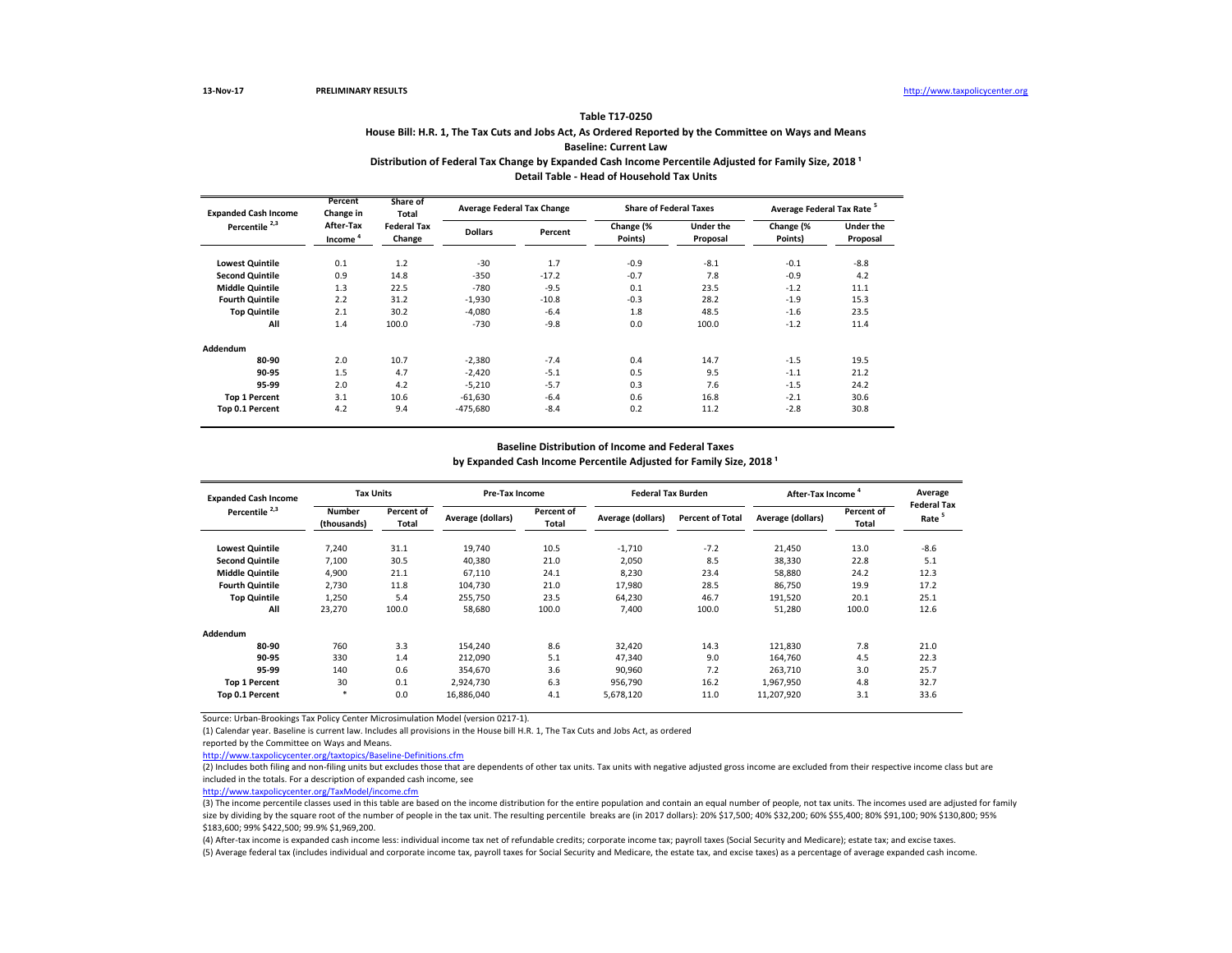**13-Nov-17 PRELIMINARY RESULTS** [http://www.tax](http://www.taxpolicycenter.org/)policycenter.org

#### **Table T17-0250**

### **House Bill: H.R. 1, The Tax Cuts and Jobs Act, As Ordered Reported by the Committee on Ways and Means Baseline: Current Law**

#### Distribution of Federal Tax Change by Expanded Cash Income Percentile Adjusted for Family Size, 2018<sup>1</sup> **Detail Table - Tax Units with Children**

| <b>Expanded Cash Income</b><br>Percentile <sup>2,3</sup> | Percent<br>Change in<br>After-Tax<br>Income <sup>4</sup> | Share of<br>Total<br><b>Federal Tax</b><br>Change | <b>Average Federal Tax Change</b> |         | <b>Share of Federal Taxes</b> |                              | Average Federal Tax Rate <sup>5</sup> |                              |
|----------------------------------------------------------|----------------------------------------------------------|---------------------------------------------------|-----------------------------------|---------|-------------------------------|------------------------------|---------------------------------------|------------------------------|
|                                                          |                                                          |                                                   | <b>Dollars</b>                    | Percent | Change (%<br>Points)          | <b>Under the</b><br>Proposal | Change (%<br>Points)                  | <b>Under the</b><br>Proposal |
| <b>Lowest Quintile</b>                                   | 0.1                                                      | 0.4                                               | $-30$                             | 1.5     | $-0.1$                        | $-1.5$                       | $-0.1$                                | $-8.1$                       |
| <b>Second Quintile</b>                                   | 0.8                                                      | 4.6                                               | $-320$                            | $-13.1$ | $-0.2$                        | 1.9                          | $-0.7$                                | 4.8                          |
| <b>Middle Quintile</b>                                   | 1.2                                                      | 11.2                                              | $-830$                            | $-8.0$  | $-0.2$                        | 8.1                          | $-1.0$                                | 11.9                         |
| <b>Fourth Quintile</b>                                   | 1.7                                                      | 24.8                                              | $-1,950$                          | $-8.3$  | $-0.5$                        | 17.2                         | $-1.4$                                | 15.9                         |
| <b>Top Quintile</b>                                      | 1.7                                                      | 58.8                                              | $-4.950$                          | $-4.7$  | 0.9                           | 74.3                         | $-1.2$                                | 24.9                         |
| All                                                      | 1.5                                                      | 100.0                                             | $-1,490$                          | $-5.9$  | 0.0                           | 100.0                        | $-1.2$                                | 18.8                         |
| Addendum                                                 |                                                          |                                                   |                                   |         |                               |                              |                                       |                              |
| 80-90                                                    | 1.4                                                      | 13.4                                              | $-2.250$                          | $-5.3$  | 0.1                           | 14.9                         | $-1.1$                                | 19.4                         |
| 90-95                                                    | 1.1                                                      | 7.1                                               | $-2,380$                          | $-3.6$  | 0.3                           | 12.0                         | $-0.8$                                | 21.9                         |
| 95-99                                                    | 1.9                                                      | 16.0                                              | $-6,860$                          | $-5.3$  | 0.1                           | 18.1                         | $-1.4$                                | 24.8                         |
| <b>Top 1 Percent</b>                                     | 2.2                                                      | 22.3                                              | $-37,230$                         | $-4.5$  | 0.4                           | 29.3                         | $-1.5$                                | 31.2                         |
| Top 0.1 Percent                                          | 2.3                                                      | 10.7                                              | $-177,130$                        | $-4.6$  | 0.2                           | 13.9                         | $-1.5$                                | 31.5                         |

#### **Baseline Distribution of Income and Federal Taxes**

#### by Expanded Cash Income Percentile Adjusted for Family Size, 2018<sup>1</sup>

| <b>Expanded Cash Income</b> | <b>Tax Units</b>             |                     | <b>Pre-Tax Income</b> |                     | <b>Federal Tax Burden</b> |                         | After-Tax Income  |                     | Average<br><b>Federal Tax</b> |
|-----------------------------|------------------------------|---------------------|-----------------------|---------------------|---------------------------|-------------------------|-------------------|---------------------|-------------------------------|
| Percentile <sup>2,3</sup>   | <b>Number</b><br>(thousands) | Percent of<br>Total | Average (dollars)     | Percent of<br>Total | Average (dollars)         | <b>Percent of Total</b> | Average (dollars) | Percent of<br>Total | Rate <sup>5</sup>             |
| <b>Lowest Quintile</b>      | 11,400                       | 21.3                | 20.690                | 3.5                 | $-1,650$                  | $-1.4$                  | 22,330            | 4.7                 | $-8.0$                        |
| <b>Second Quintile</b>      | 11,420                       | 21.4                | 44.460                | 7.5                 | 2.440                     | 2.1                     | 42,020            | 8.9                 | 5.5                           |
| <b>Middle Quintile</b>      | 10.780                       | 20.2                | 80.050                | 12.8                | 10.360                    | 8.3                     | 69.690            | 13.9                | 12.9                          |
| <b>Fourth Quintile</b>      | 10,130                       | 19.0                | 135.440               | 20.3                | 23,490                    | 17.6                    | 111,950           | 21.0                | 17.3                          |
| <b>Top Quintile</b>         | 9,470                        | 17.7                | 400,530               | 56.2                | 104,660                   | 73.3                    | 295,870           | 51.9                | 26.1                          |
| All                         | 53,430                       | 100.0               | 126,320               | 100.0               | 25,290                    | 100.0                   | 101,040           | 100.0               | 20.0                          |
| Addendum                    |                              |                     |                       |                     |                           |                         |                   |                     |                               |
| 80-90                       | 4,750                        | 8.9                 | 205,550               | 14.5                | 42,140                    | 14.8                    | 163,410           | 14.4                | 20.5                          |
| 90-95                       | 2,380                        | 4.5                 | 291,900               | 10.3                | 66.440                    | 11.7                    | 225,460           | 9.9                 | 22.8                          |
| 95-99                       | 1,860                        | 3.5                 | 497.660               | 13.7                | 130.130                   | 17.9                    | 367,530           | 12.7                | 26.2                          |
| <b>Top 1 Percent</b>        | 480                          | 0.9                 | 2,510,160             | 17.7                | 820,230                   | 28.9                    | 1,689,920         | 14.9                | 32.7                          |
| Top 0.1 Percent             | 50                           | 0.1                 | 11,647,050            | 8.3                 | 3,848,010                 | 13.7                    | 7,799,040         | 7.0                 | 33.0                          |

Source: Urban-Brookings Tax Policy Center Microsimulation Model (version 0217-1).

Note: Tax units with children are those claiming an exemption for children at home or away from home or with children qualifying for the Child Tax Credit or EITC.

(1) Calendar year. Baseline is current law. Includes all provisions in the House bill H.R. 1, The Tax Cuts and Jobs Act, as ordered

reported by the Committee on Ways and Means.

<http://www.taxpolicycenter.org/taxtopics/Baseline-Definitions.cfm>

(2) Includes both filing and non-filing units but excludes those that are dependents of other tax units. Tax units with negative adjusted gross income are excluded from their respective income class but are included in the totals. For a description of expanded cash income, see

[http://www.taxpolicycente](http://www.taxpolicycenter.org/TaxModel/income.cfm)r.org/TaxModel/income.cfm

(3) The income percentile classes used in this table are based on the income distribution for the entire population and contain an equal number of people, not tax units. The incomes used are adjusted for family size by dividing by the square root of the number of people in the tax unit. The resulting percentile breaks are (in 2017 dollars): 20% \$17,500; 40% \$32,200; 60% \$55,400; 80% \$91,100; 90% \$130,800; 95% \$183,600; 99% \$422,500; 99.9% \$1,969,200.